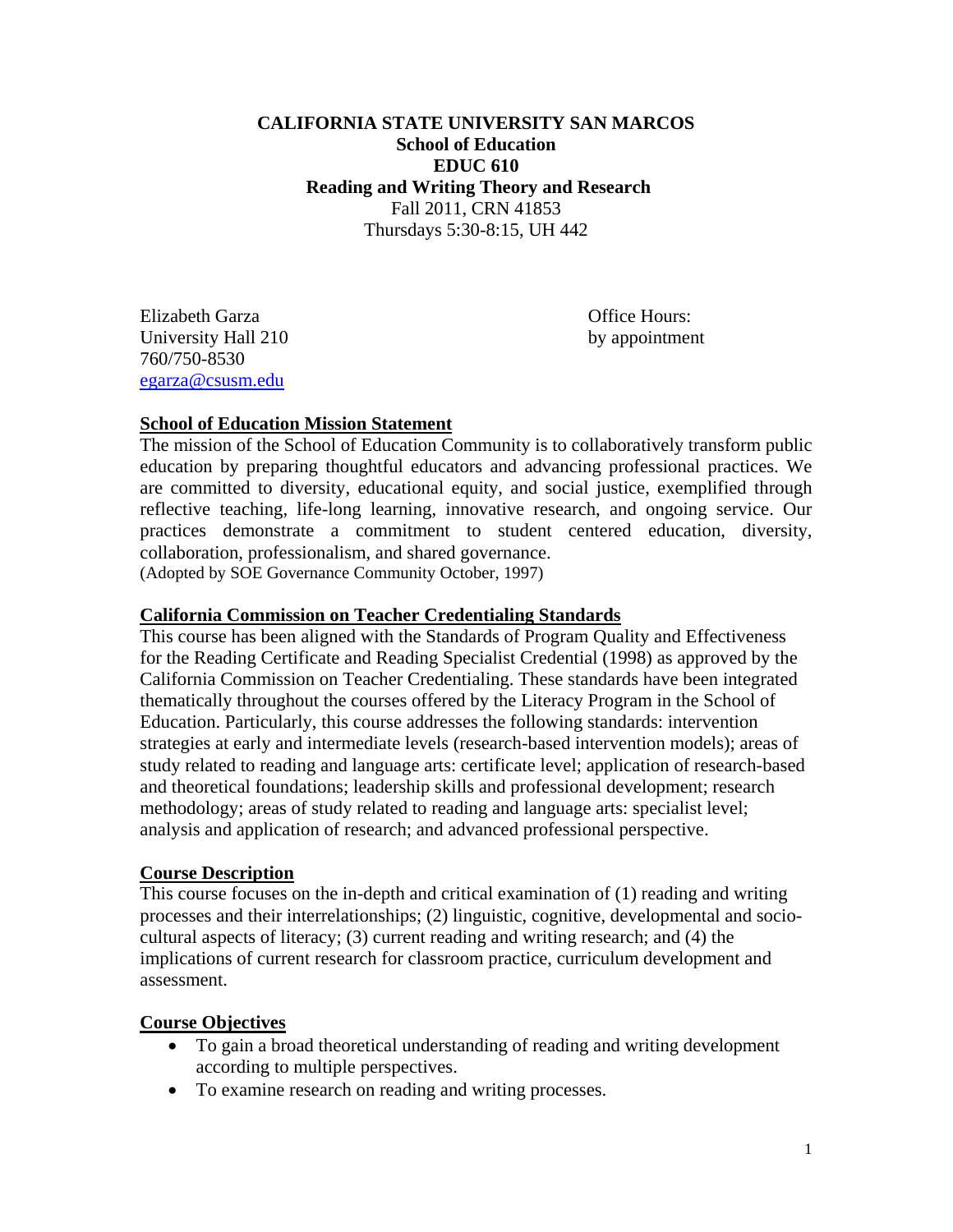- To become familiar with and critically analyze research methodologies applied to research in reading and writing.
- To examine the implications of theories and research on reading and writing for classroom practice, curriculum development and assessment.
- To develop experience in writing a professional paper.

#### **Required Readings**

 ISBN: 9780415995030 New Price: \$48.80 Used Price: \$37.60 James Hoffman & Yetta Goodman (2009) *Changing Literacies for Changing Times*  Publisher: TAYLOR

Additional Readings as Assigned (articles on 610 cougar course site in moodle)

#### **Grading**

| А       | 100-93 |
|---------|--------|
| 4 -     | 90-92  |
| $B+$    | 88-89  |
| B       | 83-87  |
| $B -$   | 80-82  |
| $C_{+}$ | 78-80  |

#### **Course Assignments**

Please note that 5 points will be deducted for each 24 hour period in which assignments are late.

| <b>ASSIGNMENT</b>                               | <b>POINTS</b> |
|-------------------------------------------------|---------------|
| Attendance $\&$ online session activities       | 15            |
| Research Analysis Paper                         | 25            |
| <b>Connections to Practice Reports</b>          | 20            |
| <b>Facilitating Article Analysis Discussion</b> | 25            |
| <b>Article Critiques</b>                        | 15            |

#### **1. Attendance & online session activities:**

Students are expected to arrive on time and participate in each face to face class session. Graduate students are expected to do the required readings prior to the associated class session and be prepared to engage in conversation and analysis during class. This section of 610 is a hybrid course. Several classes will meet online. Students are required to "attend" these online sessions by completing the online activities.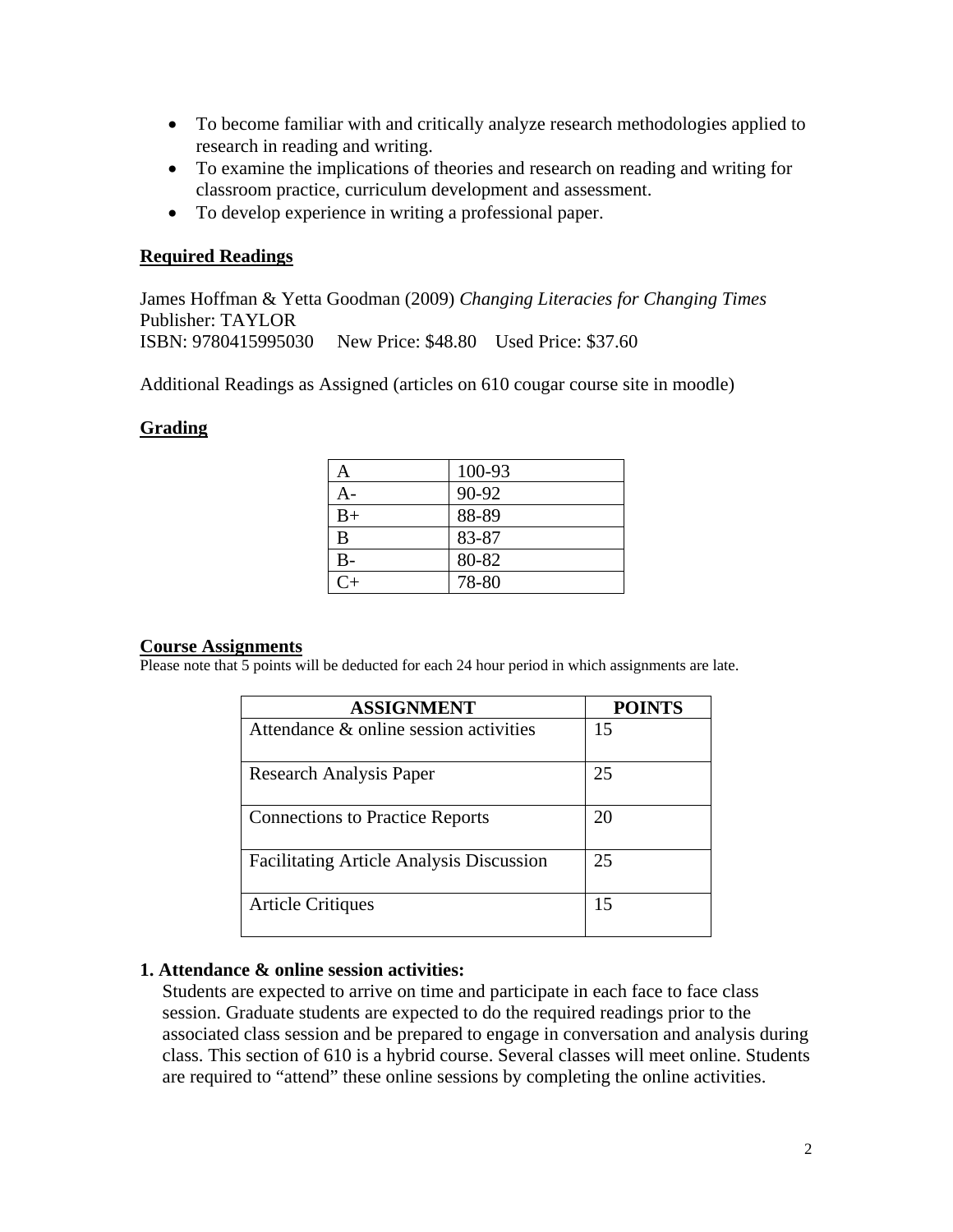# **2. Research Analysis Paper**

Graduates students read and analyze their assigned research article. Then, they write a paper which demonstrates their analysis of the article, using the guide (below) and the template to organize the content of the paper. A template and a rubric are available on the 610 Cougar Course. The completed paper should be submitted to the 610 Cougar Course on the due date.

| Article                                                       | Correctly cites article using APA format                                                                                                                                                                                                                                                                                                                                   |
|---------------------------------------------------------------|----------------------------------------------------------------------------------------------------------------------------------------------------------------------------------------------------------------------------------------------------------------------------------------------------------------------------------------------------------------------------|
| <b>Research Problem</b>                                       | Accurately and completely identified research questions or hypotheses.                                                                                                                                                                                                                                                                                                     |
| Literature Review                                             | Accurately characterized what article states is known in the field and summarized<br>three key points from the lit review with citations of the study used to make the<br>points.                                                                                                                                                                                          |
| Methodology:<br>Design, Data<br>Collection & Data<br>Analysis | Accurately identified the research methodology as qualitative, quantitative or mixed.<br>Fully described the design, and the methods of data collection and data analysis.<br>Made sure to answer these questions:<br>Who were the subjects? How many were there? What data was collected from<br>them? How was it collected?<br>What did the researcher do with the data? |
| Findings                                                      | Accurately summarized all of the outcomes of the study.                                                                                                                                                                                                                                                                                                                    |
| Limitations                                                   | Accurately described all of the limitations of the study. Made sure to answer these<br>questions:<br>Can the outcome(s) be generalized or transferred to groups outside of this study? To<br>what other populations can the results apply or not apply?                                                                                                                    |
| Implications for<br>Practice                                  | Thoroughly described reasonable implications of the study for educational<br>practice.                                                                                                                                                                                                                                                                                     |
| References                                                    | Cite references in APA format                                                                                                                                                                                                                                                                                                                                              |
| Reflections                                                   | Insights on analytical process and on literacy research                                                                                                                                                                                                                                                                                                                    |

## **3. Connections to Scholarly Practice Reports**

The purpose of this assignment is for graduate students to draw connections between key concepts from the readings and their development as scholarly practitioners. **To complete this assignment, students first read the assigned chapter from the course text (Hoffman & Goodman)**, then prepare a report, using the template (below) and, finally, share their report with a partner during the associated face-to-face class session.

Each report highlights three (3) key concepts from the readings. The graduate student takes the position of a scholarly practitioner and reports his/her connections to those key concepts. *Making a connection typically involves describing the manner in which a key concept is demonstrated and/or experienced within the graduate student's own practice and scholarship as well as the relationship between the two.* Students post the "Connections to Scholarly Practice" report to 610 cougar course. In addition, students bring the report to the associated class session, prepared to share their insights with others in a partner talk.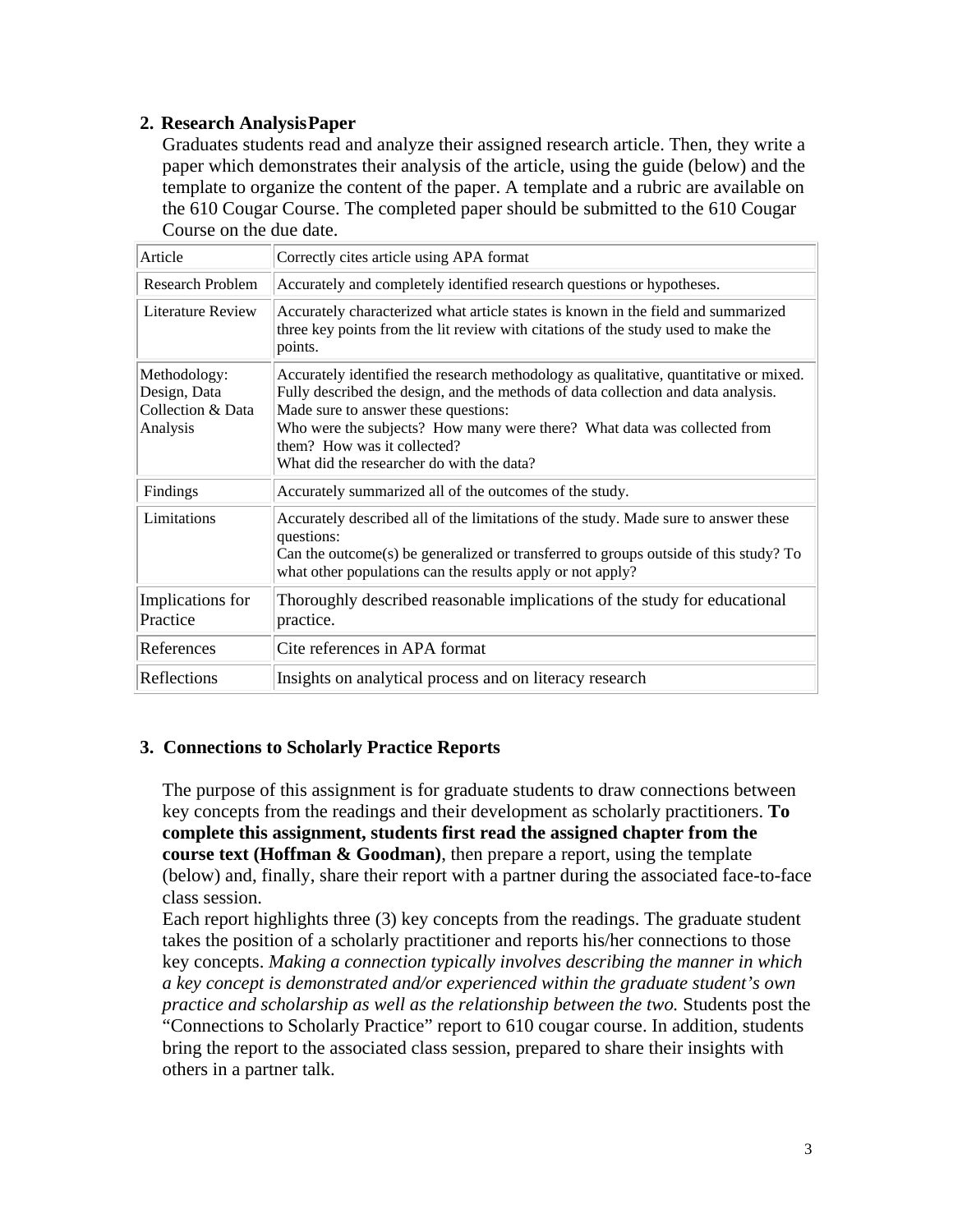|                                | <b>Connections to Scholarly Practice Report Template</b> |  |
|--------------------------------|----------------------------------------------------------|--|
| Name:                          |                                                          |  |
| Title of the reading:          |                                                          |  |
| Key concepts from the readings | My connection(s)                                         |  |
|                                |                                                          |  |
|                                |                                                          |  |
|                                |                                                          |  |
|                                |                                                          |  |
|                                |                                                          |  |
|                                |                                                          |  |
|                                |                                                          |  |
|                                |                                                          |  |
|                                |                                                          |  |
| <b>Partner Talk Notes</b>      |                                                          |  |
|                                |                                                          |  |
|                                |                                                          |  |
|                                |                                                          |  |

# **3. Facilitating Article Analysis Discussion**

Articles will be assigned as class readings and graduate students come to class prepared to discuss the articles. Student pairs will be assigned to facilitate one of the discussions to analyze a specific article. Facilitating the discussion should include:

- a. small and whole group activities
- b. the use of a power point
- c. a handout of key points related to the short overview

Short Overview: First, the pair will prepare a handout and present a short overview (approx. 5 minutes) of the article, making sure to highlight the research problem addressed by the article, as well as the theoretical framework and key ideas from the literature review.

Critical Discussion: Second, the pair then leads a *critical* **discussion** (approx. 30 minutes) of the article in both small group and whole group. This critical discussion of the article should be a conversation about the methodology  $\&$  procedures, data analysis, findings of the article, and implications for practice. Facilitators prepare questions that help their peers to engage in this critical discussion. Facilitators can briefly summarize the results of their own analysis but only *after* they have facilitated the critical discussion.

Summary: Finally, at the end of the discussion, the facilitators conclude by summarizing insights from the discussion and making any final comments.

| <b>Item</b>                               | <b>Point value</b> |
|-------------------------------------------|--------------------|
| Overview and handout                      |                    |
| Critical discussion activities focused on |                    |
| analysis of assigned article              |                    |
| Powerpoint                                |                    |
| Closing summary                           | ◠                  |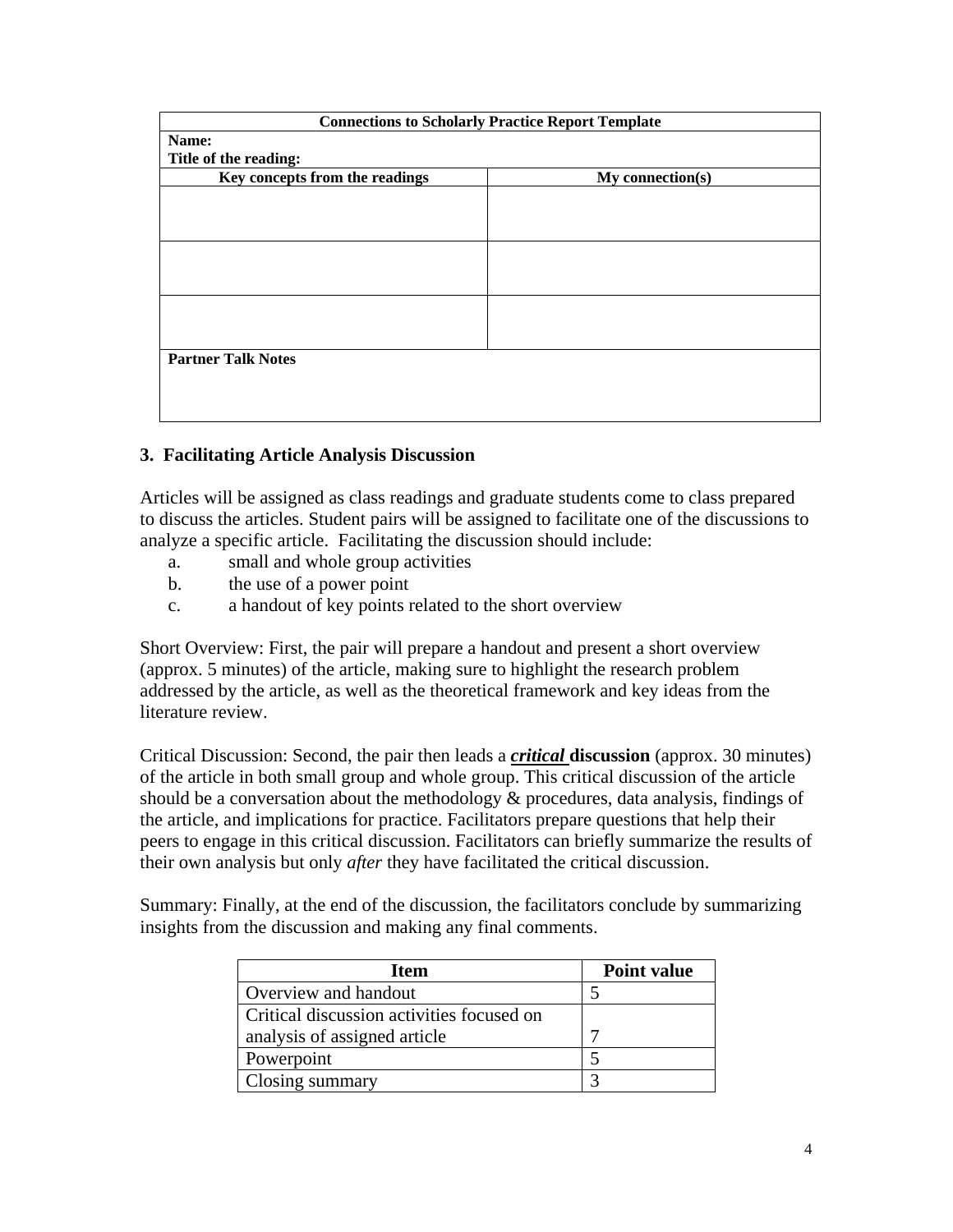# **4: Article Critiques**

Graduate students will read research articles in preparation for class sessions. The purpose of this assignment is to give graduate students the opportunity to record their initial responses and analyses of the article. Graduate students complete an Article Critique form for each assigned article and bring a digital or hard copy to use during the facilitated article analysis discussion during the class session. Article Critiques should be submitted in the 610 cougar course.

# **Article Critique Form**

|                                         | My initial reactions and responses to the ideas and perspective in the article |
|-----------------------------------------|--------------------------------------------------------------------------------|
|                                         |                                                                                |
|                                         |                                                                                |
|                                         |                                                                                |
|                                         |                                                                                |
|                                         |                                                                                |
| I think the main question or problem is | I think that the main conclusion is                                            |
|                                         |                                                                                |
|                                         |                                                                                |
|                                         |                                                                                |
|                                         |                                                                                |
|                                         |                                                                                |
| I think that the methodology was:       |                                                                                |
| ] Quantitative                          |                                                                                |
| Qualitative                             |                                                                                |
| Mixed                                   |                                                                                |
|                                         | One question I still have is or One idea I want to understand better is        |
|                                         |                                                                                |
|                                         |                                                                                |
|                                         |                                                                                |
|                                         |                                                                                |
|                                         |                                                                                |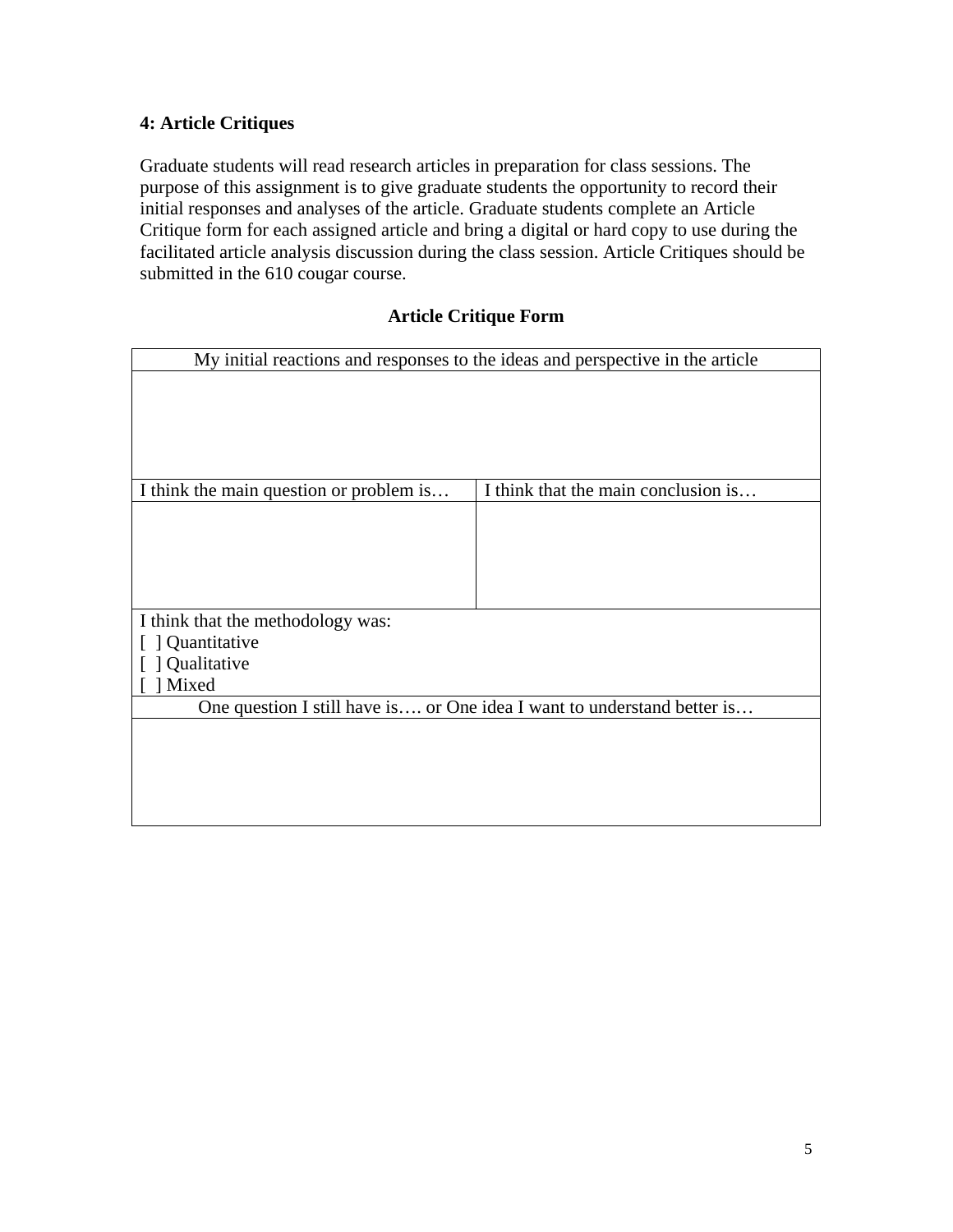# **Graduate Writing Requirements**

The California State University maintains a Graduation Writing Assessment Requirement (GWAR) for master's students, to be completed before Advancement to Candidacy can be approved. A student may satisfy the graduate writing requirement in one of two ways: an acceptable standardized test score, or a paper that receives a passing score as described in the GWAR rubric. Toward the goal of providing opportunity for graduate students in the School of Education to satisfy the writing requirement, all papers in all graduate classes must adhere to the rules of style (for writing and format style) detailed in the Publication Manual of the American Psychological Association, 6th Ed. (2009). This is a required textbook for all CSUSM COE graduate courses.

# **All University Writing Requirement**

Every course at the university must include the writing of at least 2500 words. Your notebook, in-class writing, and lesson plan will count towards this requirement.

# **CSUSM Academic Honesty Policy**  "Students will be expected to adhere to standards of academic honesty and integrity, as

outlined in the Student Academic Honesty Policy. All written work and oral presentation assignments must be original work. All ideas/materials that are borrowed from other sources must have appropriate references to the original sources. Any quoted material should give credit to the source and be punctuated with quotation marks. Students are responsible for honest completion of their work including examinations. There will be no tolerance for infractions. If you believe there has been an infraction by someone in the class, please bring it to the instructor's attention. The instructor reserves the right to discipline any student for academic dishonesty in accordance with the general rules and regulations of the university. Disciplinary action may include the lowering of grades and/or the assignment of a failing grade for an exam, assignment, or the class as a whole." Incidents of Academic Dishonesty will be reported to the Dean of Students. Sanctions at the University level may include suspension or expulsion from the University.

# **Plagiarism:**

As an educator, it is expected that each student will do his/her own work, and contribute equally to group projects and processes. Plagiarism or cheating is unacceptable under any circumstances. If you are in doubt about whether your work is paraphrased or plagiarized see the Plagiarism Prevention for Students website http://library.csusm.edu/plagiarism/index.html. If there are questions about academic honesty, please consult the University catalog.

## **Use of Technology:**

Students are expected to demonstrate competency in the use of various forms of technology (i.e. word processing, electronic mail, Cougar courses, use of the Internet, and/or multimedia presentations). Specific requirements for course assignments with regard to technology are at the discretion of the instructor. Keep a digital copy of all assignments for use in your teaching portfolio. All assignments will be submitted online, and some will be submitted in hard copy as well. Details will be given in class.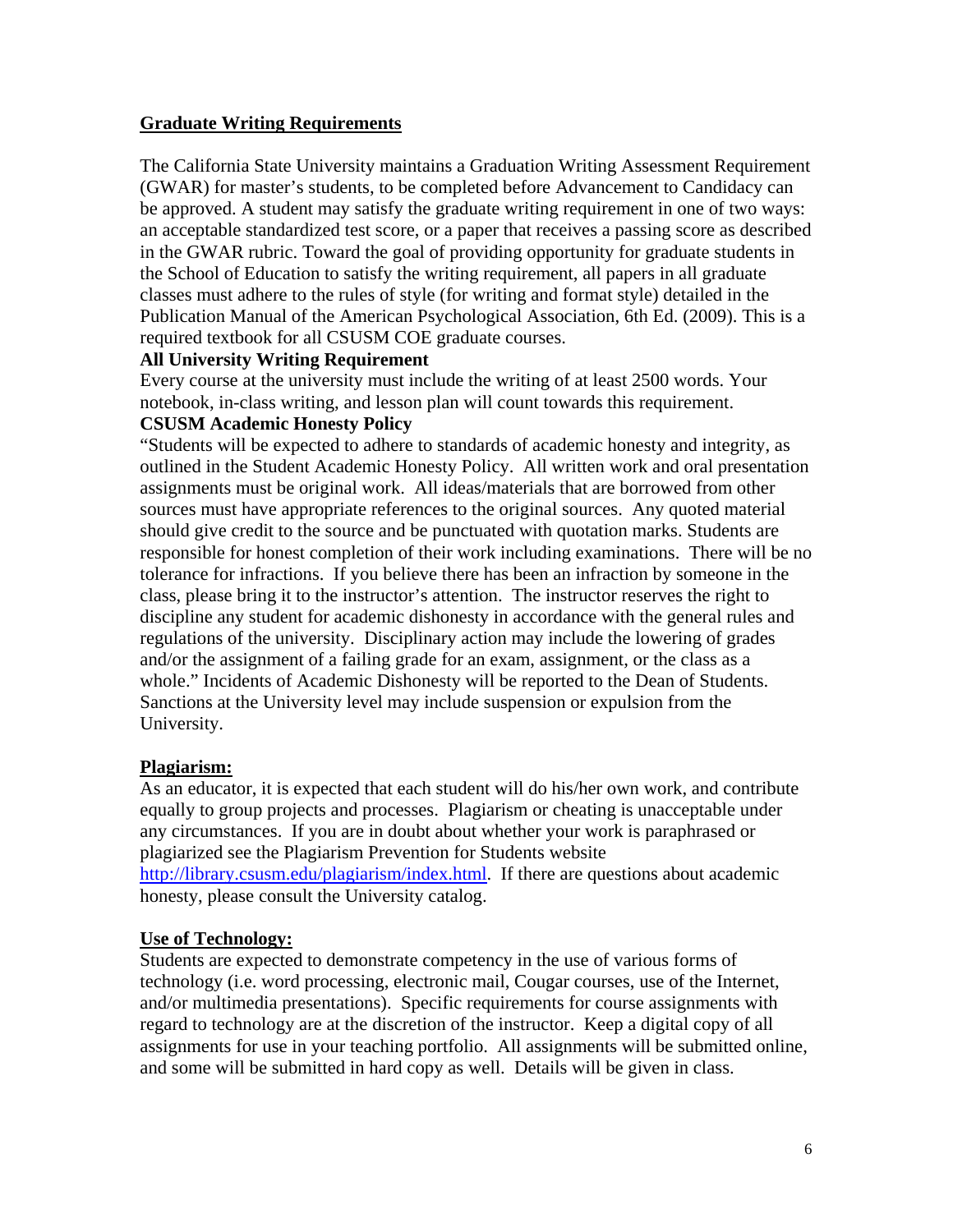# **Electronic Communication Protocol:**

Electronic correspondence is a part of your professional interactions. If you need to contact the instructor, e-mail is often the easiest way to do so. It is my intention to respond to all received e-mails in a timely manner. Please be reminded that e-mail and on-line discussions are a very specific form of communication, with their own nuances and etiquette. For instance, electronic messages sent in all upper case (or lower case) letters, major typos, or slang; often communicate more than the sender originally intended. With that said, please be mindful of all e-mail and on-line discussion messages you send to your colleagues, to faculty members in the College of Education, or to persons within the greater educational community. All electronic messages should be crafted with professionalism and care.

Things to consider:

- Would I say in person what this electronic message specifically says?
- How could this message be misconstrued?
- Am I sending this electronic message to avoid a face-to-face conversation?

In addition, if there is ever a concern with an electronic message sent to you, please talk with the author in person in order to correct any confusion.

# **Students with Disabilities Requiring Reasonable Accommodations**

Students must be approved for services by providing appropriate and recent documentation to the Office of Disable Student Services (DSS). This office is located in Craven Hall 4300, and can be contacted by phone at (760) 750-4905, or TTY (760) 750- 4909. Students authorized by DSS to receive reasonable accommodations should meet with their instructor during office hours or, in order to ensure confidentiality, in a more private setting.